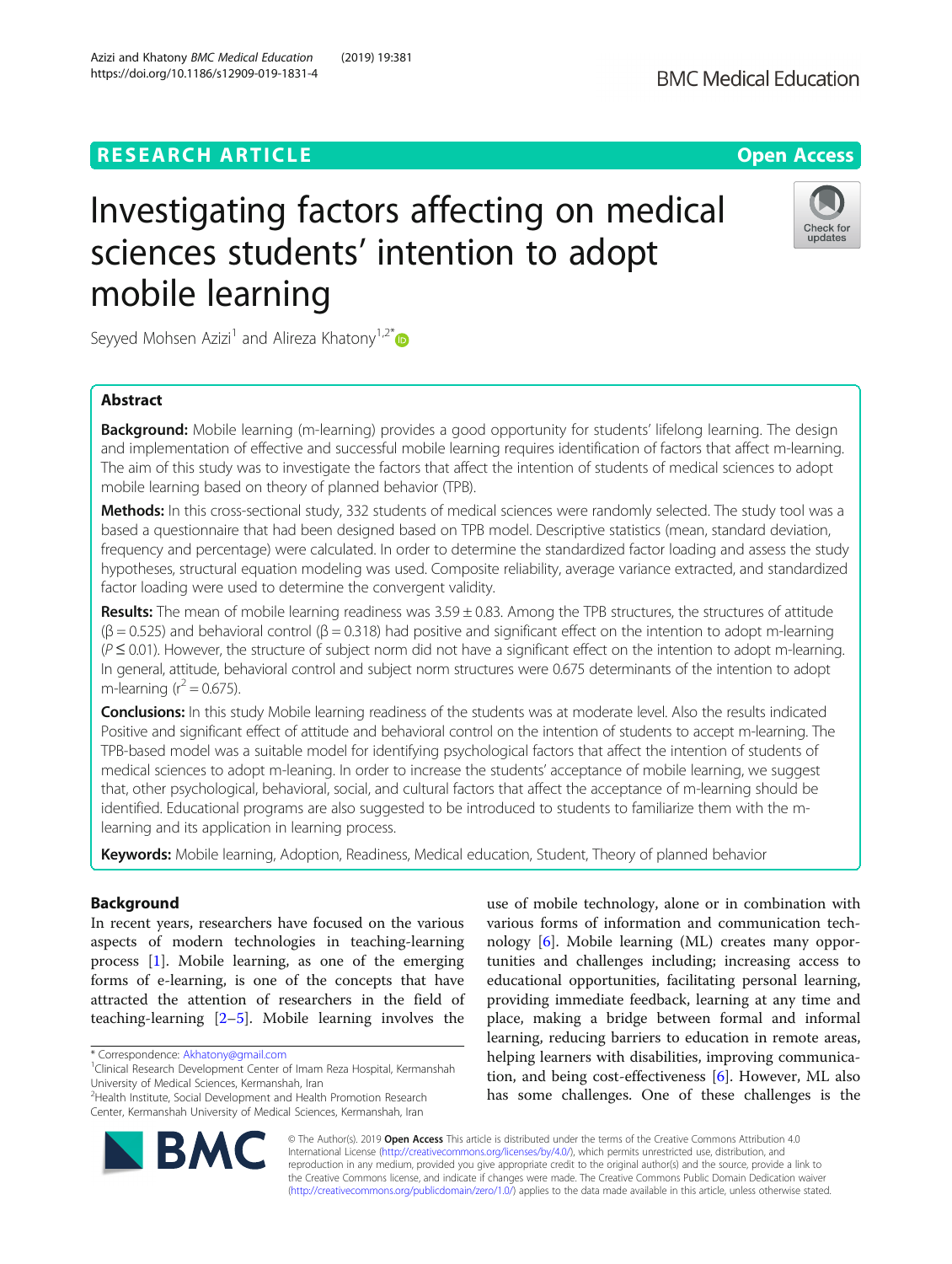pedagogical challenge, such as the design of educational content compatible with mobile learning. Cultural and social challenge is another challenge of ML. Cultural norms and social concerns about the acceptance of mobile learning, the learner-centered environment of learning and the acceptance of mobile as an educational tool by educators and students are among the cultural-social challenges of ML [\[7](#page-8-0)]. Also, another challenge and limitation of ML is the technological challenge. The small size of mobile phone's LCD screen, the high cost of smartphone, memory limitation and the short battery lifespan of the mobile phones are among the most important technological challenges [\[8](#page-8-0)]. Despite the aforementioned challenges and limitations, the use of smartphone as a tool for learning in universities has been widely considered [\[9](#page-8-0)]. In the field of medical education, the tendency to use mobile technology for learning is on the rise day-by-day [[10\]](#page-8-0). Results of a systematic review indicated that, the use of mobile technology in medical sciences is increasing [[11\]](#page-8-0). Another systematic review showed that, the use of mobile technology in medical education increases students' knowledge and clinical skills [\[12\]](#page-8-0).

In this regard, empirical evidence in the field of medical education suggests that learners who use mobile apps for learning have better performance compared to learners who only use the traditional method [\[13](#page-8-0)]. Evidence also suggests that ML applications have a positive and significant impact on students' learning [[14,](#page-8-0) [15](#page-8-0)].

The design and implementation of m-learning requires its acceptance by the target community. Various factors affecting the adoption/acceptance of mobile learning have been investigated in many studies [[4](#page-8-0), [16](#page-8-0), [17\]](#page-8-0). One of the theoretical frameworks is the Theory of Planned Behavior (TPB) which is used to identify the factors that influence the adoption of mobile learning. This theory was presented by Ajzen (1991) In this theory, the three structures of Attitude, Subject Norm and Perceived Behavior Control are used to predict the learning intention [[18\]](#page-9-0). The Attitude represents the positive or negative beliefs and judgments of individual about the consequences and behavioral characteristics. The Subject Norm refers to an individual's perception of social pressures of important people (such as family, teachers, and classmates) in whether to act or not. The Perceived Behavior Control indicates the likelihood of success (difficult or easy) of a behavioral effort, and also indicates how much people have control over a behavior [[19,](#page-9-0) [20\]](#page-9-0). Based on this theory, human behavior is influenced by behavioral beliefs, normative beliefs and control beliefs [\[21](#page-9-0)].

In some studies, TPB and other technology adoption models and techniques have been used to examine the factors affecting learning acceptance through mobile or e-learning. In this regard, Reza et al. (2017) showed that

TPB variables including attitudinal, normative, and control beliefs have a positive and significant effect on the acceptance of mobile learning in Pakistani students [\[22](#page-9-0)]. Results of a study by Cheon et al. (2012) also revealed that TPB is a determinant of intention of American students to use m-learning [[17\]](#page-8-0). Dai (2015) showed that ATT, SN, and BC have a significant effect on the intention of Chinese students to accept m-learning [\[23](#page-9-0)].

Briz-Ponce et al. conducted a study on learning through mobile technology in Portuguese students. The framework of this study was based on TAM and UTAUT. Their results showed that, the factor of "social impact" had a positive effect on the attitude and behavioral intention in using m-learning [[5\]](#page-8-0). The results of a study conducted in Brazilian universities showed that attitude and subjective norm had a positive and significant effect on the intention to use e-learning [[24](#page-9-0)]. Findings of Yeap et al. also showed the positive effect of attitude, subjective norm, and behavioral control structures on the intention of Malaysian students to use m-learning [\[20\]](#page-9-0). In general, identification of factors that affect students' intention to accept m-learning plays a crucial role in the design and implementation of effective m-learning system. Therefore, in this study, we intended to investigate the factors affecting the intention of Iranian students of medical sciences to adopt mlearning using TPB-based model.

## Methods

## ConÎptual model and hypothesis

The conceptual model consists of 10 structures that are designed based on TPB. The main structures include "attitudinal structures", which contain Attitude, Subject Norm, and Behavioral Control. Based on the conceptual Model, the "External Beliefs" include attitudinal beliefs, normative beliefs, and control beliefs. External beliefs also include Perceived Ease of Use and Perceived Usefulness. Normative beliefs include Instructor Readiness and Student Readiness. A control belief includes Perceived Self-efficacy and Learning Autonomy. Behavioral intention includes the intention structure. The hypotheses of the study and the direction of each hypothesis are plotted in the model. It should be noted that, in the discussion section, we have explained the perimeter of each of the structures according to the findings (Fig. [1](#page-2-0)).

H1: The students' attitude towards m-learning significantly influences their intention to adopt m-learning.

H2: The students' subjective norm towards m-learning significantly influences their intention to adopt m-learning.

H3: The students' perceived behavioral control towards m-learning significantly influences their intention to adopt m-learning.

H4: The students' perceived ease of use towards mlearning significantly influences their attitude to adopt m-learning.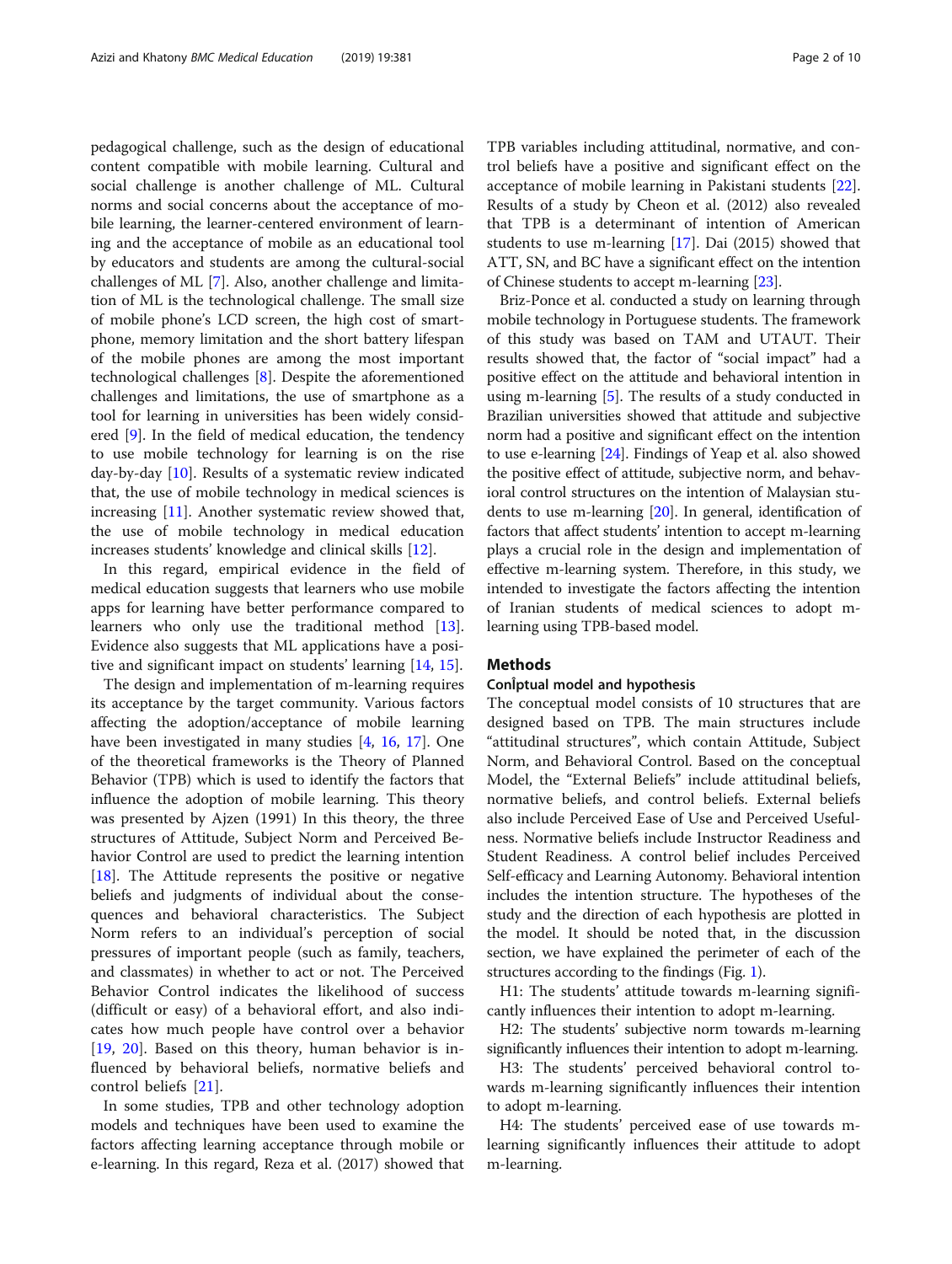<span id="page-2-0"></span>

H5: The students' perceived usefulness towards mlearning significantly influences their attitude to adopt m-learning.

H6: The instructor's readiness towards m-learning significantly influences on subjective norm for m-learning.

H7: The student's readiness towards m-learning significantly influences on subjective norm for m-learning.

H8: The students' perceived self-efficacy towards mlearning significantly influences their behavioral control with m-learning.

H9: The students' perceived learning autonomy towards m-learning significantly influences their behavioral control with m-learning.

## Study design

This cross-sectional and descriptive-analytical study was conducted from March to July 2018 at the schools of KUMS.

## Sample and sampling method

The study population consisted of students in the second semester of 2017–2018 academic year. Correction sample size was used to calculate the sample size. Considering the correlation coefficient of  $(r = 0.88)$  of the structures of ML in the study of Cheon et al. (2012), the confidence level of 0.95 and the test power of 0.90, the sample size was calculated to be 9 people  $(n = 9)$  [\[17](#page-8-0)]. However, in the present study the sample size was

determined to be 357 people using a Cochrane formula. The samples were selected by stratified random sampling method. The KUMS faculties, including the faculties of Medicine, Paramedicine, Dentistry, Pharmacy, Nursing & Midwifery, and Health, formed the sampling classes. Sampling was done in each class by stratified random method using a random table of numbers. According to the number of students in each faculty, a percentage of them were selected to represent the whole university. For this purpose, the list of students at each faculty was obtained and numbered. Then, using a random table of numbers, 357 students were selected from different faculties and programs ( $n = 332$ , 92% response rate). The inclusion criteria were; studying at the second semester of the academic year 2017–2018, willing to participate in the study and being at the term 2 or above. The incomplete filling of the questionnaires was considered as an exclusion criterion.

## Instrument

The data gathering tool was a two-part questionnaire. The first part was dedicated to personal information, including sex, age, education level, and educational faculty, smartphone or tablet ownership, and the duration of mobile use per year. The second part included the Theory of planned behavior (TPB)-based questionnaire. This questionnaire was prepared by Cheon et al., [\[17](#page-8-0)]. Validity and reliability of this questionnaire have been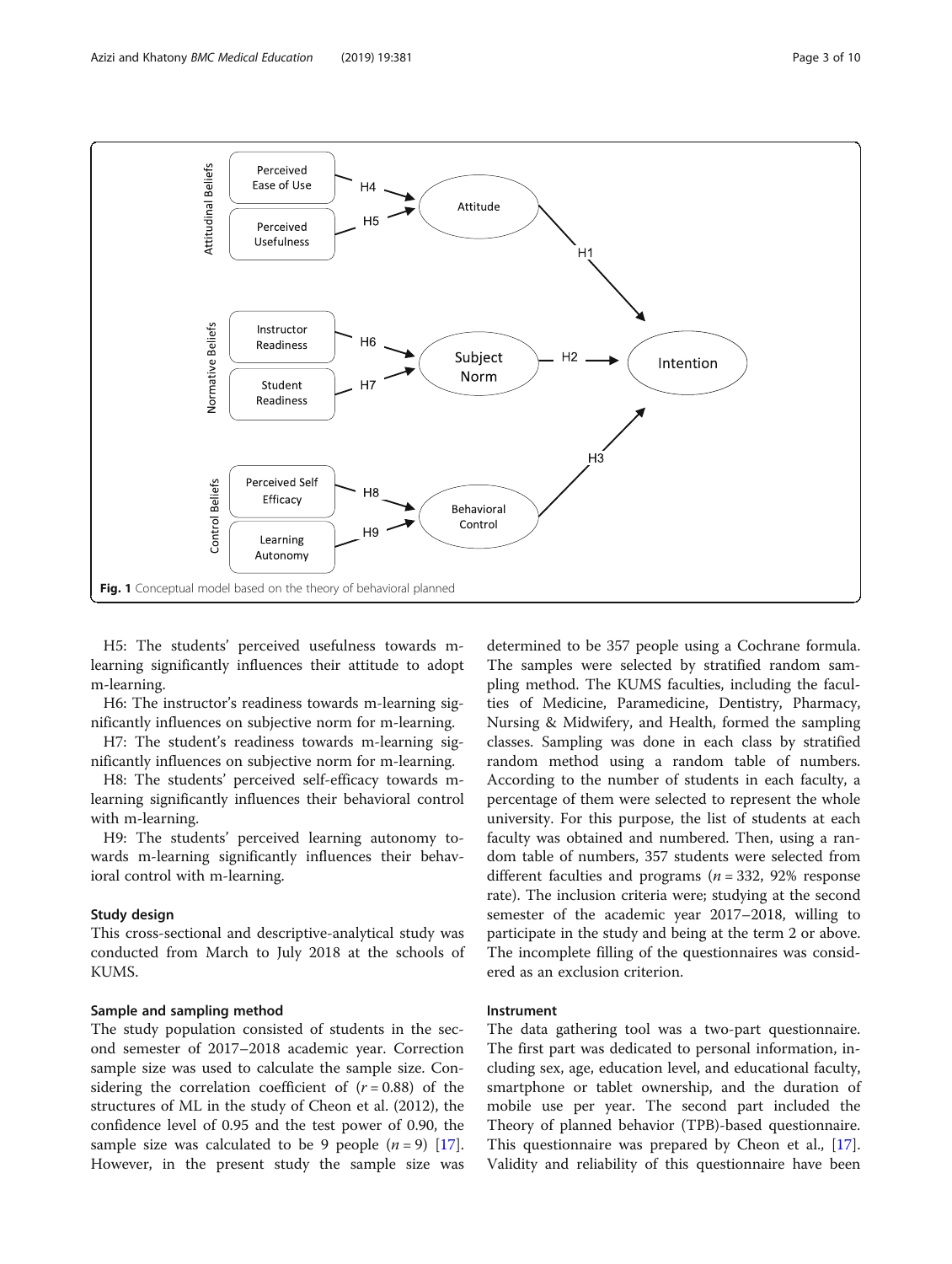verified by Yeap et al. [[20](#page-9-0)]. Cheon et al. have also verified the validity of this tool by a convergent and divergent method, and its reliability coefficient has been reported to be over 0.70 for all structures using Cronbach's Alpha [[17](#page-8-0)]. In this study, content validity method was used to determine the validity of questionnaire. Since this tool has not been used in Iran yet, a translator specializing in English and medical education translated the questionnaire into Persian at first, and then the second native translator, converted the translation into the original version of the questionnaire. After reviewing and fixing the problems, the final translation was agreed upon. Then, a reverse translation was performed and desired matching was ensured for all items of the questionnaires.

Validity of the questionnaire was assessed by content validity method, which included two qualitative and quantitative methods. In the qualitative section, the questionnaire was given to 12 faculty members specializing in medical education and educational psychology. They were asked to express their views regarding the questions of the questionnaire, and based on their comments, the necessary changes were made. In the quantitative section, the CVR and CVI indexes were calculated to be 0.83 and 0.89, respectively based on the expert opinions, which indicated the acceptable content validity of the questionnaire. In order to measure the reliability of the tool, internal consistency was used, and the questionnaire was distributed among 30 students, which resulted in the Cronbach's Alpha of 0.92. It should be noted that, these students did not enter the main study.

The ML questionnaire consisted of 30 items and 10 structures. These structures included; perceived ease of use (PEU), perceived usefulness (PU), attitude, subjective norm (SN), perceived behavioral control (PBC), instructor's readiness (IR), student's readiness (SR), perceived self-efficacy (PSE), learning autonomy (LA), and intention.

PEU and PU structures are related to attitudinal beliefs. These structures are based on the technology of acceptance model [\[25\]](#page-9-0). The IR and SR structures are related to normative beliefs. Since the students and faculty members are among the most important groups in higher education, the readiness of instructors and students was chosen as two main structures of normative beliefs [\[17\]](#page-8-0). The PSE and LA structures are related to control beliefs. Self-efficacy refers to an individual's assessment of his/her abilities and skills [\[26](#page-9-0)]. Autonomy also expresses the individual's ability to control his/her learning process [\[17\]](#page-8-0). Therefore, due to the importance of learner's role in the m-learning process, two structures PSE and LA were selected. Each of these structures had 3 items on a 5-point Likert scale, including strongly disagree, disagree, neutral, agree, strongly agree, which were scored from 1 to 5, respectively.

To determine the level of students' MLR, the Aydin and Tasci (2005) study method was used [\[27\]](#page-9-0). According to their study, the average score of readiness, or the boundary between readiness and non-readiness for ML, was determined at 3.4, and based on the acquired score, the samples were classified in one of the following categories; not ready and needs a lot of work (1–2.6), not ready and needs some work (2.6–3.4), ready but needs a few improvement (3.4–4.2), and ready to go ahead (4.2– 5) (Fig. [2](#page-4-0)).

## Data gathering

In order to conduct the study, the necessary permission was obtained from the University's Deputy for Research & Technology. The researcher then attended the KUMS' faculties and obtained the names of students at each faculty from the education department. The students' list was numbered and then samples were selected according to the random table of numbers. The researcher referred to them according to the students' classroom program. First, the objectives of the study were explained to the students and those, who were willing to participate in the study, entered the study. Then the questionnaire was given to them and collected from them after completion. Also, if any person did not want to participate in the study, he/she was replaced by the person above or below him/her on the students' list.

## Data analysis

Data were analyzed using the 22th version of Statistical Package for Social Sciences (SPSS v.22.0; SPSS Inc., Chicago, IL, USA) and 23th version Amos.

The SPSS software version 22 was used for descriptive statistics (frequency and percentage) and to determine the reliability of findings. The Cronbach's alpha index was used to check the reliability of latent variables. Acceptable score for this index was equal to or higher than 0.7 ( $a \ge 0.7$ ). In order to determine the standardized factor loading and assess the study hypotheses, structural equation modeling was used in Amos-23 software. Composite reliability, average variance extracted, and standardized factor loading were used to determine the convergent validity. The following formulas were used to calculate CR and AVE [\[31,](#page-9-0) [32\]](#page-9-0):

 $\text{CR} = (\Sigma$  standardized factor loading)  $2/((\Sigma$  standardized factor loading)  $2$ 

 $+($ measurement error of the measured variable $))$ 

 $AVE = (\Sigma \text{ standardized factor loading}) 2/N$ 

Acceptable score for factor loading and CR were set at equal to or higher than 0.7. For AVE, the acceptable score was equal to or higher than 0.5. Also, to investigate the discriminant validity, the square root of AVE in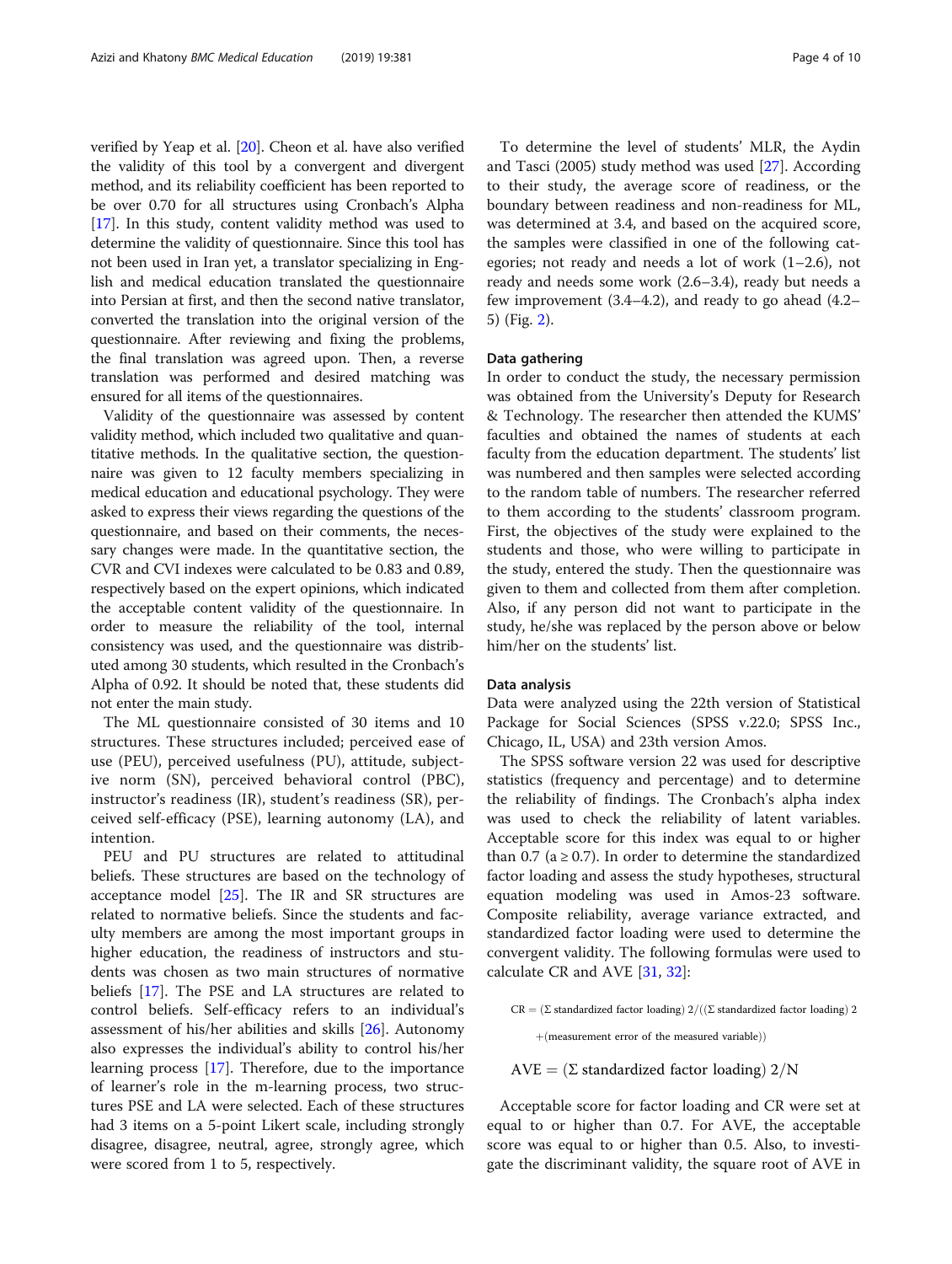<span id="page-4-0"></span>

each structure was compared with the correlation coefficient of all structures. If the square root of AVE in each structure was larger than the correlation coefficient or latent variables, then it could be stated that, the questionnaire had valid discriminant validity.

Table 1 Demographic characteristic of respondents

| Variables                           | Items                    | Number<br>(% ) |
|-------------------------------------|--------------------------|----------------|
| Sex                                 | Male                     | 151(45.5%)     |
|                                     | Female                   | 181(54.4%)     |
| Age                                 | < 20                     | 5(1.5%)        |
|                                     | $20 - 24$                | 126(38.0%)     |
|                                     | $25 - 28$                | 172(51.8%)     |
|                                     | > 28                     | 29(8.7%)       |
| Educational level                   | B.Sc.                    | 156(47.0%)     |
|                                     | M.Sc.                    | 118(35.5%)     |
|                                     | Ph.D.                    | 58(17.5%)      |
| School                              | Medicine                 | 56(16.9%)      |
|                                     | Paramedical              | 53(16.0%)      |
|                                     | Dentistry                | 41(12.3%)      |
|                                     | Pharmacy                 | 40(12.0%)      |
|                                     | Nursing and<br>Midwifery | 81(24.4%)      |
|                                     | Health                   | 61(18.4%)      |
| Mobile device Ownership             |                          |                |
| Smartphone                          | Yes                      | 270(81.3%)     |
|                                     | <b>No</b>                | 62(18.7%)      |
| Tablet                              | Yes                      | 124(37.3%)     |
|                                     | No                       | 208(62.7%)     |
| Years of experience of using mobile | <1                       | 13(3.9%)       |
| devices                             | $2 - 3$                  | 49(14.8%)      |
|                                     | $4 - 5$                  | 108(32.5%)     |
|                                     | > 5                      | 162(48.8%)     |

## Ethical consideration

The Ethic Committee of KUMS approved the study with the code: IR.KUMS.REC.1397.282. The study objectives were explained to all participants and oral informed consent was obtained from them. The participants were assured about the confidentiality of their personal information and responses.

## Results

Out of 357 distributed questionnaires, 332 were fully completed (92% response rate). Of the 332 students participating in the study, 181 (54.4%) were female and 151 (45.5%) were male. The mean and standard deviation of students' age was  $23.70 \pm 2.98$  years. Among the age groups, the highest frequency ( $n = 172, 51.8\%$ ) belonged to the age group of 25–28 years old. Most of the students were B.Sc. students ( $n = 156.47\%$ ) and were mainly from the school of Nursing and Midwifery  $(n = 81$ . 24.4%). In terms of mobile phone ownership, 81.3% of the students ( $n = 270$ ) had smart phones and 37.3% ( $n =$ 127) had tablets. Also, 48.8% of the students  $(n = 162)$ had been using mobile phones for more than 5 years (Table 1). The mean readiness of students for ML was  $3.59 \pm 0.83$  out of 5, which was at moderate level or ready but needs a few improvement.

The values of Cronbach's alpha, standardized factor loadings, CR, and AVE are presented in Table [2](#page-5-0). Our results indicated that, the value of Cronbach's alpha for all items in each structure was higher than 0.70 and therefore, they had an acceptable internal consistency. The AVE value results also indicated that, all items had an AVE of higher than 0.50, which was desirable. Furthermore, the CR value for all items was higher than 0.70, which was at the optimal level (Table [2\)](#page-5-0).

Based on the results of discriminant validity test, the square root of AVE was greater than the correlation coefficient of the structures, so it could be argued that the questionnaire had acceptable discriminant validity (Table [3\)](#page-5-0).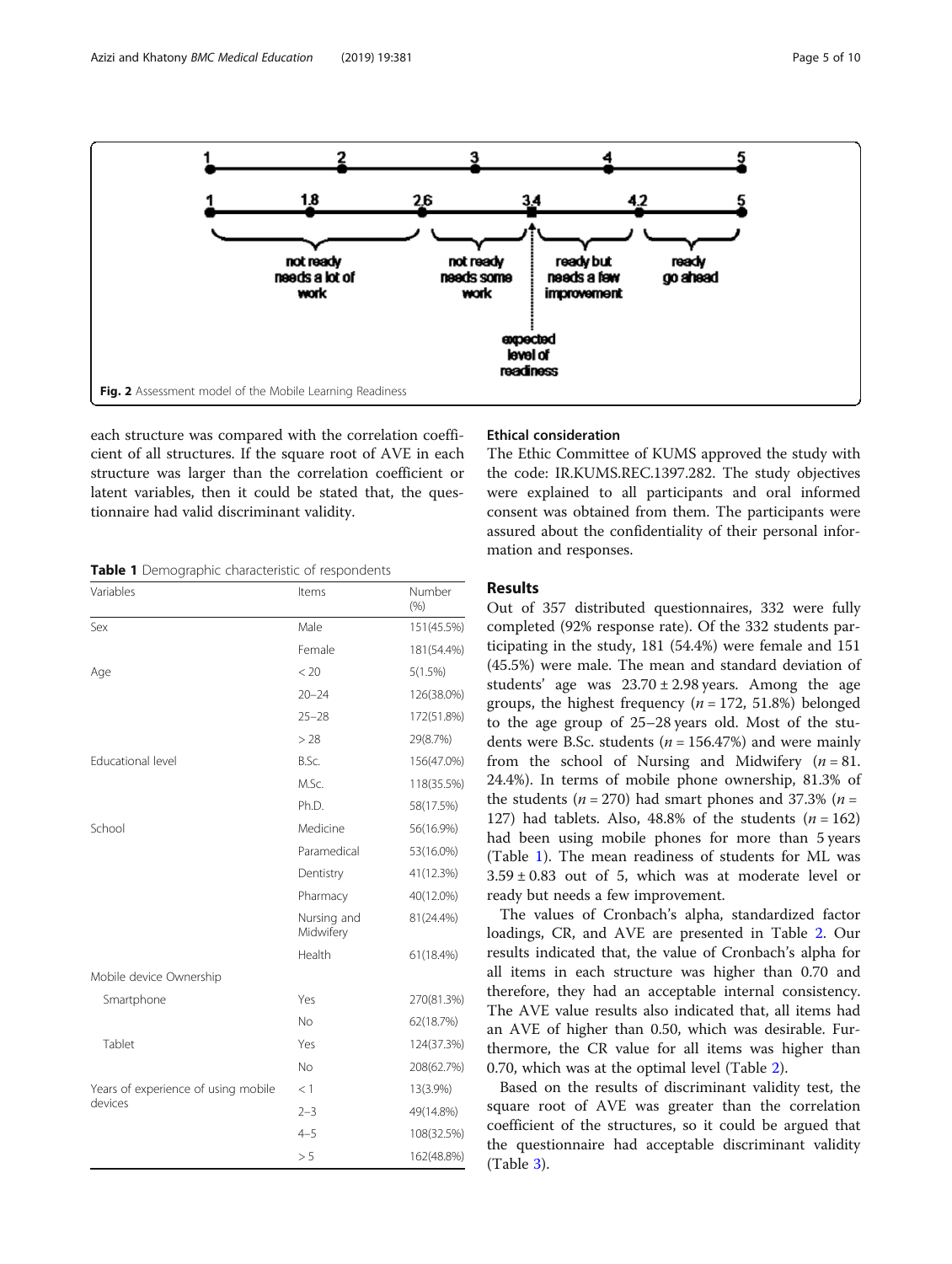| Page 6 of |  |
|-----------|--|
|           |  |

| Constructs              | Items            | Factors loadings | Cronbach's Alpha ≥0.7 | $CR \ge 0.7$ | AVE $\geq 0.5$ |
|-------------------------|------------------|------------------|-----------------------|--------------|----------------|
| Perceived ease of use   | PEU1             | 0.790            | 0.730                 | 0.832        | 0.628          |
|                         | PEU2             | 0.710            |                       |              |                |
|                         | PEU3             | 0.870            |                       |              |                |
| Perceived usefulness    | PU1              | 0.920            | 0.835                 | 0.912        | 0.776          |
|                         | PU <sub>2</sub>  | 0.810            |                       |              |                |
|                         | PU3              | 0.910            |                       |              |                |
| Attitude                | ATT1             | 0.839            | 0.783                 | 0.841        | 0.592          |
|                         | ATT <sub>2</sub> | 0.719            |                       |              |                |
|                         | ATT3             | 0.748            |                       |              |                |
| Instructor readiness    | IR1              | 0.920            | 0.821                 | 0.901        | 0.753          |
|                         | IR <sub>2</sub>  | 0.812            |                       |              |                |
|                         | IR <sub>3</sub>  | 0.869            |                       |              |                |
| Student readiness       | SR1              | 0.850            | 0.820                 | 0.892        | 0.735          |
|                         | SR <sub>2</sub>  | 0.910            |                       |              |                |
|                         | SR3              | 0.810            |                       |              |                |
| Subjective norm         | SN <sub>1</sub>  | 0.715            | 0.836                 | 0.888        | 0.729          |
|                         | SN <sub>2</sub>  | 0.910            |                       |              |                |
|                         | SN <sub>3</sub>  | 0.921            |                       |              |                |
| Perceived self-efficacy | PSE1             | 0.959            | 0.980                 | 0.962        | 0.895          |
|                         | PSE <sub>2</sub> | 0.960            |                       |              |                |
|                         | PSE3             | 0.920            |                       |              |                |
| Learning autonomy       | LA1              | 0.910            | 0.925                 | 0.935        | 0.829          |
|                         | LA <sub>2</sub>  | 0.850            |                       |              |                |
|                         | LA3              | 0.969            |                       |              |                |
| Behavioral control      | BC1              | 0.810            | 0.834                 | 0.833        | 0.626          |
|                         | BC <sub>2</sub>  | 0.840            |                       |              |                |
|                         | BC <sub>3</sub>  | 0.720            |                       |              |                |
| Intention               | INT1             | 0.789            | 0.865                 | 0.925        | 0.806          |
|                         | INT <sub>2</sub> | 0.920            |                       |              |                |
|                         | INT3             | 0.976            |                       |              |                |

<span id="page-5-0"></span>

| Table 2 Factor loadings, Cronbach's alpha, composite reliability and AVE |  |  |
|--------------------------------------------------------------------------|--|--|
|                                                                          |  |  |

CR Composite Reliability, AVE Average Variance Extracted

|  |  |  |  |  |  | Table 3 Square root of AVE and correlation coefficients |
|--|--|--|--|--|--|---------------------------------------------------------|
|--|--|--|--|--|--|---------------------------------------------------------|

| Construct | PEU   | PU    | ATT   | IR    | <b>SR</b> | <b>SN</b> | <b>PSE</b> | LA    | BC    | INT   |
|-----------|-------|-------|-------|-------|-----------|-----------|------------|-------|-------|-------|
| PEU       | 0.792 |       |       |       |           |           |            |       |       |       |
| PU        | 0.776 | 0.880 |       |       |           |           |            |       |       |       |
| ATT       | 0.786 | 0.804 | 0.769 |       |           |           |            |       |       |       |
| IR        | 0.643 | 0.633 | 0.582 | 0.867 |           |           |            |       |       |       |
| <b>SR</b> | 0.483 | 0.541 | 0.555 | 0.491 | 0.857     |           |            |       |       |       |
| <b>SN</b> | 0.577 | 0.534 | 0.623 | 0.267 | 0.256     | 0.853     |            |       |       |       |
| PSE       | 0.499 | 0.596 | 0.590 | 0.652 | 0.422     | 0.295     | 0.946      |       |       |       |
| LA        | 0.726 | 0.781 | 0.704 | 0.791 | 0.680     | 0.357     | 0.578      | 0.910 |       |       |
| BC        | 0.593 | 0.699 | 0.638 | 0.629 | 0.419     | 0.244     | 0.662      | 0.609 | 0.791 |       |
| INT       | 0.747 | 0.834 | 0.682 | 0.658 | 0.465     | 0.440     | 0.585      | 0.733 | 0.680 | 0.897 |
|           |       |       |       |       |           |           |            |       |       |       |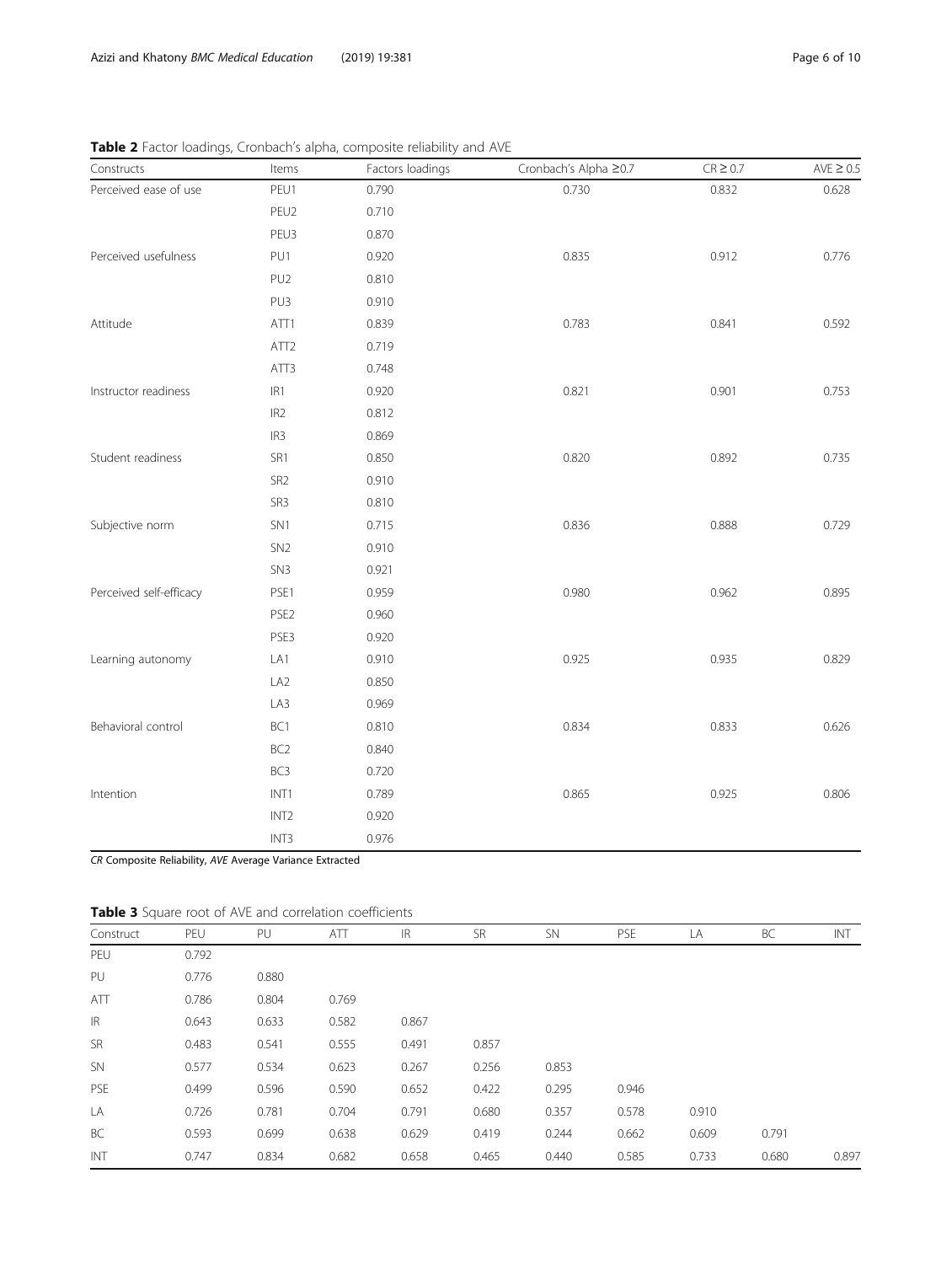In the tested model, path coefficients showed that Attitude (β = 0.525) and Behavioral Control (β = 0.318) had a positive and significant effect on the intention to accept m-learning ( $P \le 0.01$ ). But Subject Norm did not have a significant effect on the intention to accept mlearning. The perceived ease of use  $(\beta = 0.266)$  and perceived usefulness ( $β = 0.554$ ) also had a positive and significant effect on Attitude. The Instructor Readiness (β = 0.277) had a positive and significant effect on Subject Norm, but Student Readiness did not have a significant effect on Subject Norm. The perceived self-efficacy ( $\beta$  = 0.507) and Learning Autonomy ( $\beta$  = 0.364) had a positive and significant effect on Behavioral Control. In general, the Attitude, Subject Norm, and Behavioral Control structures explained the intention to use mlearning  $(R^2 = 0.675)$ , (Fig. 3).

## Discussion

In our study, the MLR of students was at moderate level (ready but needs a few improvement). In this regard, the results of a study by Mahat et al. (2012) indicated that Malaysian students have a high level of MLR [[28\]](#page-9-0). In another study in Malaysia showed that the MLR in Malaysian students is at moderate level [\[29](#page-9-0)]. In the study of Zayim & Ozel (2015), more than half of nursing students in Turkey were ready for mobile learning [\[30](#page-9-0)]. Abu Al-Aish (2014) in a study showed that students in England did not have enough readiness for ML, but had a positive attitude towards it and were willing to use it [[31\]](#page-9-0). One of the critical factors that have a positive correlation with the effectiveness of ML is the learner's readiness [\[32](#page-9-0)]. Therefore, the effectiveness and successful use of mobile learning in the educational process requires the students and instructors of educational institutions and educational centers to have a good understanding of the potentials, limitations and effects of mobile learning [[33](#page-9-0)]. In our opinion, the difference in the level of MLR in students can be related to the amount of access to educational and technological facilities, the acceptance of ML by instructors and students, and the attitude of educational institutions towards ML. Therefore, in order to increase the readiness of students for ML and to use smartphone in the learning process effectively, the aforementioned factors should be considered. The most important finding of present study was that, among the main structures of TPB, The structures of attitude and perceived behavioral control had a positive and significant effect on the intention of students to adopt m-learning. However, subjective norm did not

have a significant effect on the intention of students to

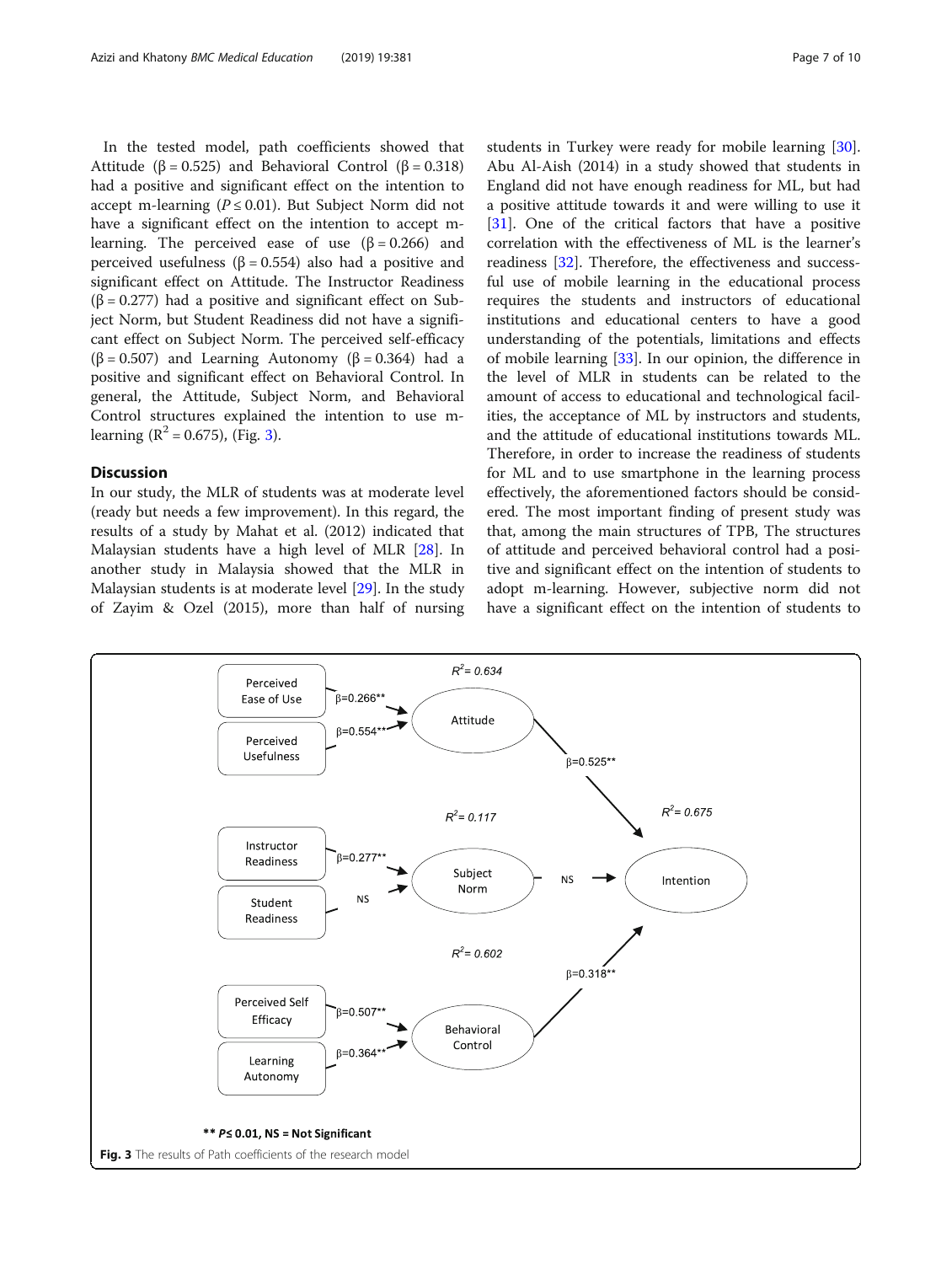accept m-learning. Also, the main structures of TPB, including Attitude, Subject Norm, and Behavioral Control were capable of explaining students' intention to use mobile learning. The findings related to the study hypotheses are discussed below. In our study, the first hypothesis was accepted. The results of hypothesis evaluation showed that, students' attitude toward mlearning had a positive and significant effect on their intention to adopt m-learning. Therefore, it can be said that positive attitude toward m-learning affects the mlearning acceptance. This finding is consistent with the findings of Seyal et al.  $[34]$  $[34]$ , Cheon et al.  $[17]$  $[17]$  $[17]$ , and Reza et al. [\[22\]](#page-9-0) Studies. According to TPB, attitude is a decisive factor in the use of technology, and expresses the positive or negative feelings of an individual towards a behavior. Learners 'attitudes affect their intent and learners' intentions affect their behavior in using mlearning.

The fourth and fifth hypotheses about attitudinal beliefs (including PEU and PU) were also accepted, so that, students' perception from PEU and PU to m-learning had a positive and significant effect on their attitude toward m-learning. Our findings are in line with the findings of Yeap et al. [[20\]](#page-9-0), Renda dos Santos and Okazaki [[24\]](#page-9-0), Cheon et al. [\[17\]](#page-8-0), and Reza et al. [\[22](#page-9-0)] Studies. The PU represents the learner's belief in the usefulness of m-learning and can enhance learner's satisfaction and performance. PEU refers to the extent to which the learners requires the least mental and physical effort in using the mobile phone [[35](#page-9-0)]. We believe that, the easier psychological and physical use of technology for learners, the more they will be accepted by them. Davis (1993) believes that both PU and PEU play an important role in predicting the attitude of people towards a system, but the effect of PU is 50% more than PEU [[36\]](#page-9-0). Results of several studies indicate that, PU and PEU have a significant effect on the user's satisfaction and the intention to use a system (ie; m-learning and e-learning), [\[37](#page-9-0), [38\]](#page-9-0). We also believe that, if students consider the use of mobile useful and easy in learning process, they will have a greater tendency and a more positive attitude toward m-learning.

The second hypothesis in this study which was "the positive and significant impact of students' subjective norm towards m-learning on their intention to accept m-learning" was not accepted. This finding is consistent with the findings of Seyal et al. study [\[34](#page-9-0)], but is not in line with the findings of Cheon et al. [\[17](#page-8-0)] and Reza et al. [[22\]](#page-9-0) studies.

From the sixth and seventh hypotheses that were related to normative beliefs, only the sixth hypothesis was accepted. The results of sixth hypothesis showed that instructor's readiness (IR) had a positive and significant effect on subjective norm (SN) in regard to mlearning. This finding is consistent with the findings of

Yeap et al. [[20](#page-9-0)], Cheon et al. [\[17](#page-8-0)], and Reza et al. [\[22](#page-9-0)], studies. The results of seventh hypothesis also showed that SR does not affect SN related to m-learning. This finding is also consistent with the findings of Cheon et al. [\[17](#page-8-0)]. Normative beliefs refer to the expectations of others. According to this belief, the expectations of others are a decisive factor in the intention to adopt and accept a technology [[18\]](#page-9-0). Normative beliefs can cover different groups of people, and each can have different views and opinions. The most important reference groups in higher education are faculty members and students [[17\]](#page-8-0). We believe that, the readiness of instructors and students and their view of m-learning are vital for the successful implementation of m-learning system.

The results of third hypothesis showed that BC had a positive and significant effect on the acceptance and intention of using m-learning. The results of 8th and 9th hypotheses about control beliefs also showed that PSE and LA of students had a positive and significant effect on their behavioral control in m-learning. These findings are consistent with the results of Yeap et al. [[20](#page-9-0)]; Renda dos Santos and Okazaki [\[24](#page-9-0)]; Chu and Chen [\[39\]](#page-9-0); and Reza et al. [\[22\]](#page-9-0) studies. The BC indicates how much people have control over a behavior. It also indicates the probability of a success of a behavioral attempt [[19,](#page-9-0) [20](#page-9-0)]. The BC is determined by a set of control beliefs. These beliefs directly or indirectly affect the behavior [[20](#page-9-0)]. In the present study, control beliefs included PSE and LA. The PSE represents a person's belief in his/her ability to perform a behavior. The LA refers to learners' control and responsibility over their learning process [[20](#page-9-0)]. We believe that self-efficacy is an important factor in the learningteaching process, and learners' self-efficacy in the use of mobile or any other technology plays an important role in their success. Also, in regard to LA, it is believed that individuals with the ability to learn independently are more likely to use mobile learning [[40](#page-9-0)]. Therefore, for the effectiveness of m-learning, self-efficacy of learners and their belief in their abilities should be considered. Additionally, since in mobile learning, the learners must rely on their abilities and potentials, they should have a high independent learning ability to succeed in their mobile learning.

In general, the discovery of human behavior and its dynamics is one of the challenges of behavioral science specialists and researchers. In TPB, behavioral intention is an indicator that shows the actual behavior. Behavioral intention is a combination of structures of attitude, subjective norm and behavioral control. The more positive the attitude, subjective norm, and behavioral control of a person are towards a behavior, the stronger the person's intention to do that behavior would be  $[40]$  $[40]$ . Therefore, in order to prepare the learners for ML, it is necessary to identify the factors that influence the intention of learners in adopting/accepting ML.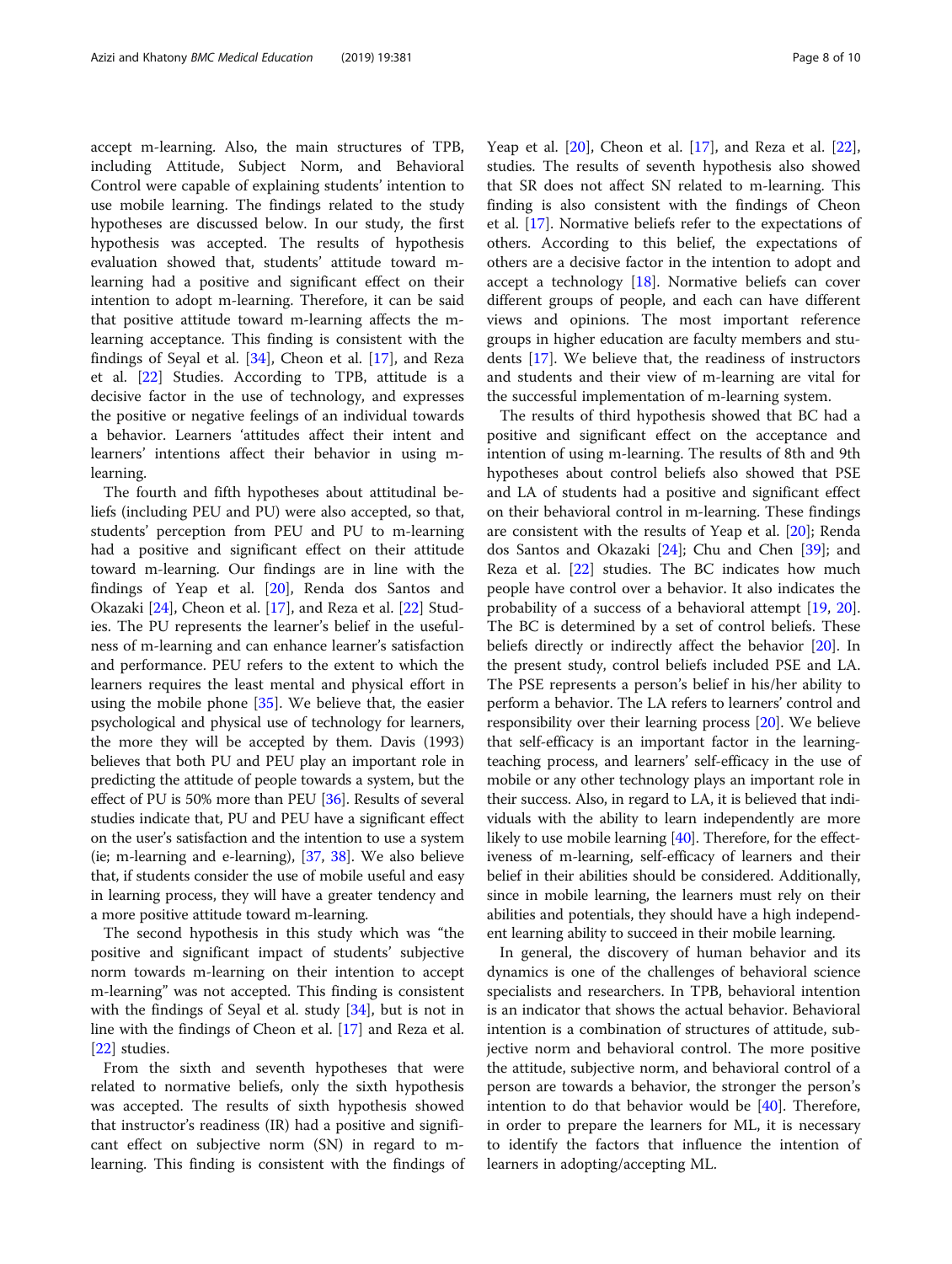## <span id="page-8-0"></span>Limitations

This study was confronted with several limitations. The first limitation was the data collection method which was done through self-reporting and that might have affected the accuracy of the results. To overcome this limitation, the researchers tried to reassure the samples about the confidentiality of their information and responses. Another limitation of this study was the differences in the infrastructure of schools/faculties and universities in different regions in accessing technology, which might have affected the generalizability of the results.

## Conclusions

The results showed that MLR of students was at moderate level. ATT and BC had a significant effect on mlearning acceptance. But, SN had no significant effect on m-learning acceptance. The main structures of TPB, including ATT, SN and BC were able to explain the intention of students to accept m-learning. Therefore, the TPB-based model in this study was useful for identifying the psychological-behavioral factors affecting mlearning acceptance. Mobile learning provides a good opportunity for lifelong learning of students. In order to evaluate and identify the behavioral and psychological factors that affect m-learning adoption/acceptance, it is suggested to use other technology adoption models and theories (Technology Acceptance Model and Unified Theory of Acceptance and Use of Technology, Diffusion of Innovations theory). Qualitative studies can also be useful in identifying the pedagogical, technological and cultural-social challenges in the design and implementation of mobile learning system. Content is an important element of learning. Therefore, identifying the principles and standards of content development for mobile learning in the form of qualitative studies, is suggested by investigating the views of experts in the fields of educational technology, e-learning, and curriculum planning.

## Abbreviations

ATT: Attitude; CVI: Content validity index; CVR: Content validity ratio; INT: Intention; IR: Instructor readiness; KUMS: Kermanshah University of Medical Sciences; LA: Learning autonomy; M-Learning: mobile learning; MLR: mobile learning readiness; PBC: Perceived behavioral control; PEU: Perceived ease of use; PSE: Perceived self-efficacy; PU: Perceived usefulness; SN: Subjective norm; SR: Student readiness; TPB: theory of planned behavior

#### Acknowledgements

This article was drawn from a research project sponsored by deputy of research and technology of KUMS. We appreciate Clinical research development Unit of Imam Reza Hospital and all the students who contributed to the study.

## Authors' contributions

SMA and AK contributed in designing the study, SMA collected the data, and analyzed by AK. The final report and article were written by SMA and AK and they were read and approved.

## Funding

This study was drawn from a research project (No. 97315) sponsored by deputy of research and technology of KUMS. The cost of the payment is spent on the design and implementation of the study.

#### Availability of data and materials

Data available by contacting the corresponding author.

#### Ethics approval and consent to participate

The study was approved by ethics committee of Kermanshah University of Medical Sciences. The oral consent was obtained from participants. According to the rules of the Ethics Committee of KUMS, in noninterventional studies, oral consent is sufficient and there is no need to obtain written consent.

#### Consent for publication

Not applicable

## Competing interests

The authors declare that they have no competing interests.

## Received: 8 November 2018 Accepted: 9 October 2019 Published online: 21 October 2019

#### References

- 1. Wong HC-h. A study of mobile learning for higher education students in Guangzhou. Springer Plus. 2014;3(S1):3.
- 2. Bhatheja S, Fuster V, Chamaria S, Kakkar S, Zlatopolsky R, Rogers J, et al. Developing a mobile application for global cardiovascular education. J Am Coll Cardiol. 2018;72(20):2518–27.
- 3. Willemse JJ, Jooste K, Bozalek V. Experiences of undergraduate nursing students on an authentic mobile learning enactment at a higher education institution in South Africa. Nurse Educ Today. 2019;74:69–75.
- 4. Cheng Y-M. Towards an understanding of the factors affecting m-learning acceptance: roles of technological characteristics and compatibility. Asia Pac Manag Rev. 2015;20(3):109–19.
- 5. Briz-Ponce L, Pereira A, Carvalho L, Juanes-Méndez JA, García-Peñalvo FJ. Learning with mobile technologies–students' behavior. Comput Hum Behav. 2017;72:612–20.
- Kraut R. Policy guidelines for mobile learning: UNESCO; 2013.
- 7. Al-Hunaiyyan A, Alhajri RA, Al-Sharhan S. Perceptions and challenges of mobile learning in Kuwait. J King Saud Univ-Comput Inf Sci. 2018;30(2):279–89.
- 8. Masters K, Al-Rawahi Z. The use of mobile learning by 6th-year medical students in a minimally-supported environment. Int J Med Educ. 2012;3:92–7.
- 9. Al-Emran M, Elsherif HM, Shaalan K. Investigating attitudes towards the use of mobile learning in higher education. Comput Human Behav. 2016;56:93–102.
- 10. Deutsch K, Gaines JK, Hill JR, MA N. iPad experience during clinical rotations from seven medical schools in the United States: lessons learned. Med Teach. 2016;38(11):1152–6.
- 11. Ponce LB MJ, Peñalvo FJ. A systematic review of using mobile devices in medical education. InComputers in Education (SIIE), 2014 International Symposium on 2014 Nov 12 (pp 205–210) IEEE. 2014.
- 12. Zhou Y, Yang Y, Liu L, Zing Z. Effectiveness of mobile learning in medical education: a systematic review Journal of Southern Medical University 2018; 38(11):1395–400.
- 13. Briz-Ponce L, Juanes-Méndez JA, García-Peñalvo FJ, Pereira A. Effects of mobile learning in medical education: a counterfactual evaluation. J Medical Syst. 2016;40(6):136.
- 14. Oyelere SS, Suhonen J, Wajiga GM, Sutinen E. Design, development, and evaluation of a mobile learning application for computing education. Educ Inf Technol. 2018;23(1):467–95.
- 15. Arain AA, Hussain Z, Rizvi WH, MS V. An analysis of the influence of a mobile learning application on the learning outcomes of higher education students. Univ Access Inf Soc. 2018;17(2):325–34.
- 16. Arpaci I. A comparative study of the effects of cultural differences on the adoption of mobile learning. Br J Educ Technol. 2015;46(4):699–712.
- 17. Cheon J, Lee S, Crooks SM, Song J. An investigation of mobile learning readiness in higher education based on the theory of planned behavior. Comput Educ. 2012;59(3):1054–64.